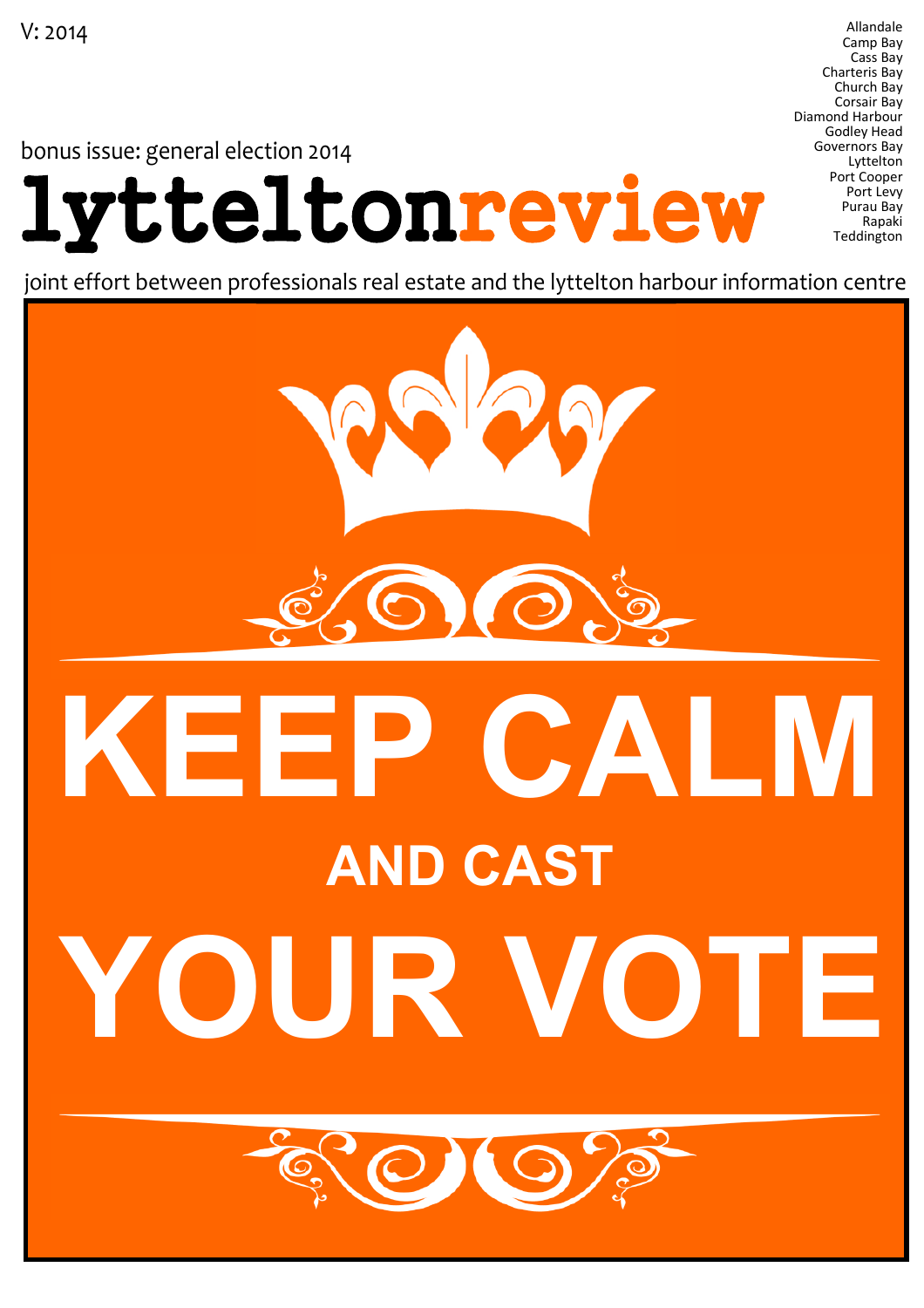# General Election 2014

Chances are you will have noticed a few "vote for..." billboards and signs going up around town. A sure sign the general election campaigns are well underway for Saturday 20 September 2014.

Polling booths will be open on Saturday 20 September, but anyone can vote in advance from Wednesday 3 September. If you're not going to be in your electorate or can't get to a voting place on election day, the easiest way to vote is in advance. Information about where, when and how to vote in advance is available from www.elections.org.nz.

Information on voting in advance will also be in your EasyVote information pack, which you will receive about a week before election day. Voting in advance in your electorate is easier than casting a special vote.

Here at the Lyttelton Harbour Review we think harbour residents would like to know more about the local people standing for the Port Hills Electorate, so we have asked a number of questions for the candidates to answer. We have not edited any answers, and answers from candidates will appear as they have answered the question. We have restricted each answer to 150 words.

# Representing the Political Parties for Port Hills Electorate:

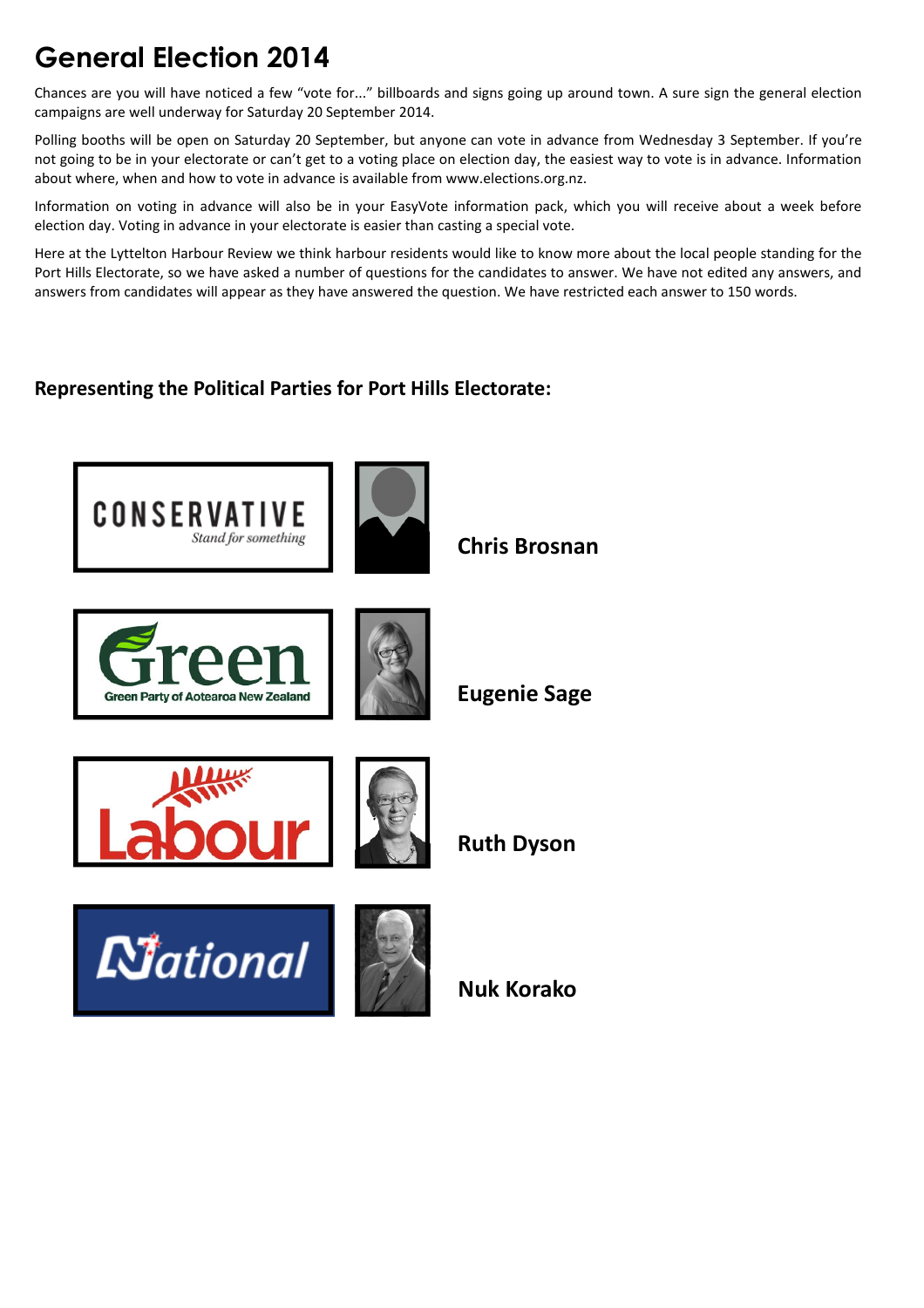# Port Hills Electorate

Today the Port Hills electorate comprises of Banks Peninsula, Lyttelton, Sumner, Mount Pleasant, Woolston, Opawa, Cashmere, Halswell and Oaklands.



# Polling Booth Locations | Open 9am to 7pm:

| <b>Cass Bay</b>                     |                       |                 |
|-------------------------------------|-----------------------|-----------------|
| TS Godley [Former Navy League]      | 64 Governors Bay Road | Cass Bay        |
| <b>Diamond Harbour</b>              |                       |                 |
| Diamond Harbour Community Centre    | Waipapa Avenue        | Diamond Harbour |
| Diamond Harbour School              | Marine Drive          | Diamond Harbour |
| <b>Governors Bay</b>                |                       |                 |
| Governors Bay School Library        | 1 Jetty Road          | Governors Bay   |
| <b>Heathcote Valley</b>             |                       |                 |
| Heathcote Primary School            | 61 Bridle Path Road   | Heathcote       |
| Lyttelton                           |                       |                 |
| Lyttelton Primary School, Town Site | 18 Winchester Street  | Lyttelton       |
| Lyttelton Primary School, Hill Site | 41 Voelas Road        | Lyttelton       |
| Union Church                        | 40 Winchester Street  | Lyttelton       |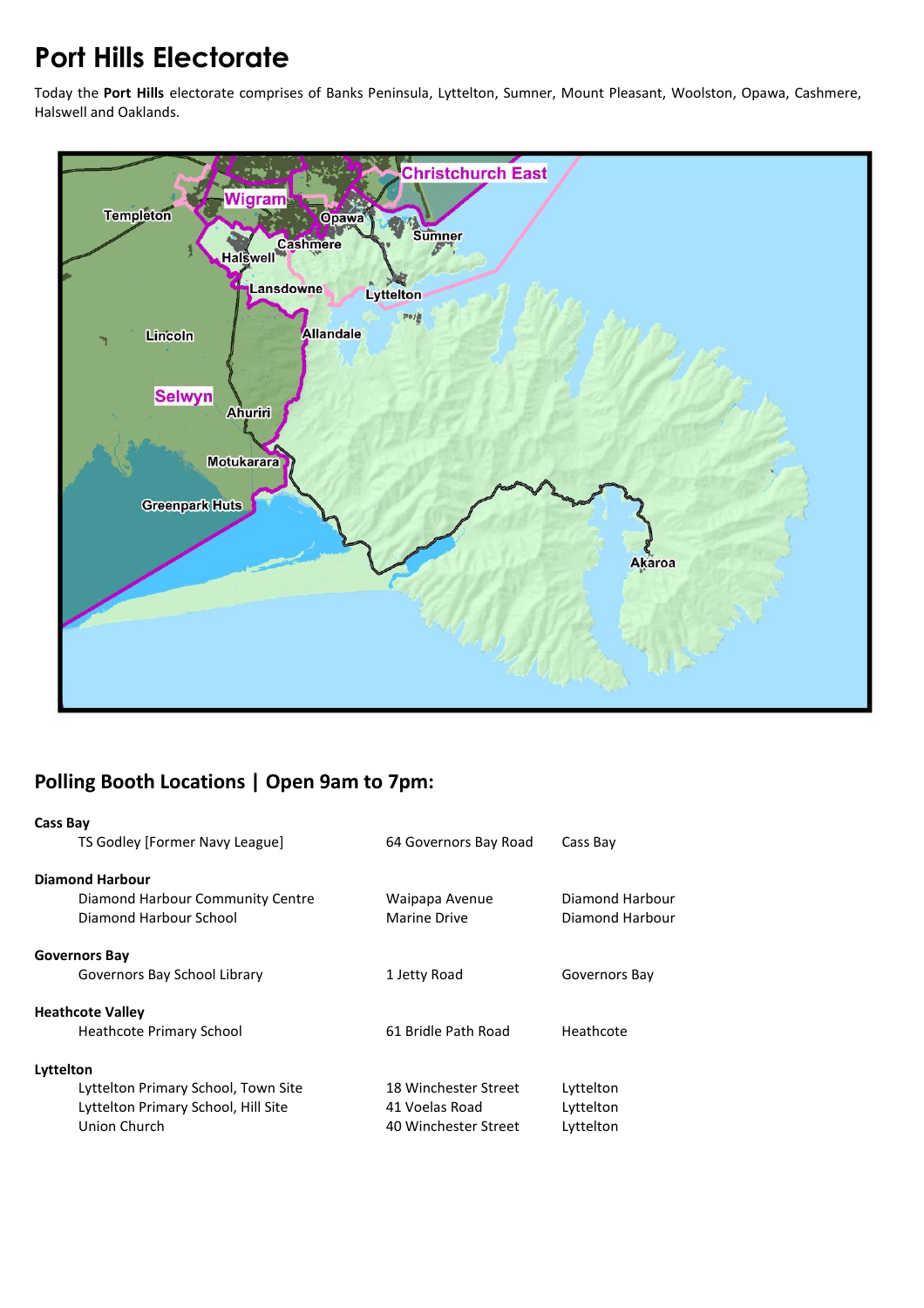# QI: Given the state of the City Councils books after the earthquakes, how do you propose to help the situation?



# CHRIS BROSNAN CONSERVATIVE PARTY

As someone who works in the Rebuild for my day job, I have plenty of first-hand experience with people who feel that the EQC and Government as a whole are mucking them about. If elected, the Conservative Party will bring accountability back to parliament and remind them that we, the people, pay their salary. The real issue here is the Government only listens to the people around election time. The Conservative Party will change that.



### EUGENIE SAGE GREEN PARTY

It's time for new leadership and a new direction. The Greens would open the books on the anchor projects so that public money is well spent. We would not foist extravagant projects on Christchurch. Not proceeding with the stadium would save around \$300 million and help the City Council close its funding gap. We would be more flexible in how the cost sharing agreement operates.

We want the City Council to be able to prioritise investment in community facilities and repair essential infrastructure without having to sell the City's assets. Rebuilding the city should not require selling assets like Orion, the Lyttelton Port Company and Christchurch Airport Company which have helped make the city great. Their dividends have helped keep Christchurch rates lower than in other cities.

Instead of spending billions on new motorways, the Greens will invest in \$462 m in public transport and cycling and walking infrastructure.



### RUTH DYSON LABOUR PARTY

I am really pleased that the Council is asking our residents for their views on the options available and I will be working with Residents' and Business Associations to make sure that everyone knows they have their chance and can have their say. Labour would sit down with the Council and put the cost share agreement on the table, so that central and local governments can work together to see what are our priorities, what needs to happen now, what can be put off until later and what might not proceed. I want the people, their homes and our community facilities to be the focus of the recovery efforts ahead of a covered stadium in the CBD.



NUK KORAKO NATIONAL PARTY NATIONAL PARTY NATIONAL PARTY NATIONAL PARTY NATIONAL PARTY

To date the Government has subsidised Council repairs to infra structure by \$1.8 billion. Re - visiting the cost sharing agreement between the CCC and CERA, assisting with Public & Private Partnerships, and selling down equity in assets like LPC and Christchurch Airport (without losing total control of the asset) and ensuing that whoever purchases shares in these companies need to offer them back to the CCC before going elsewhere.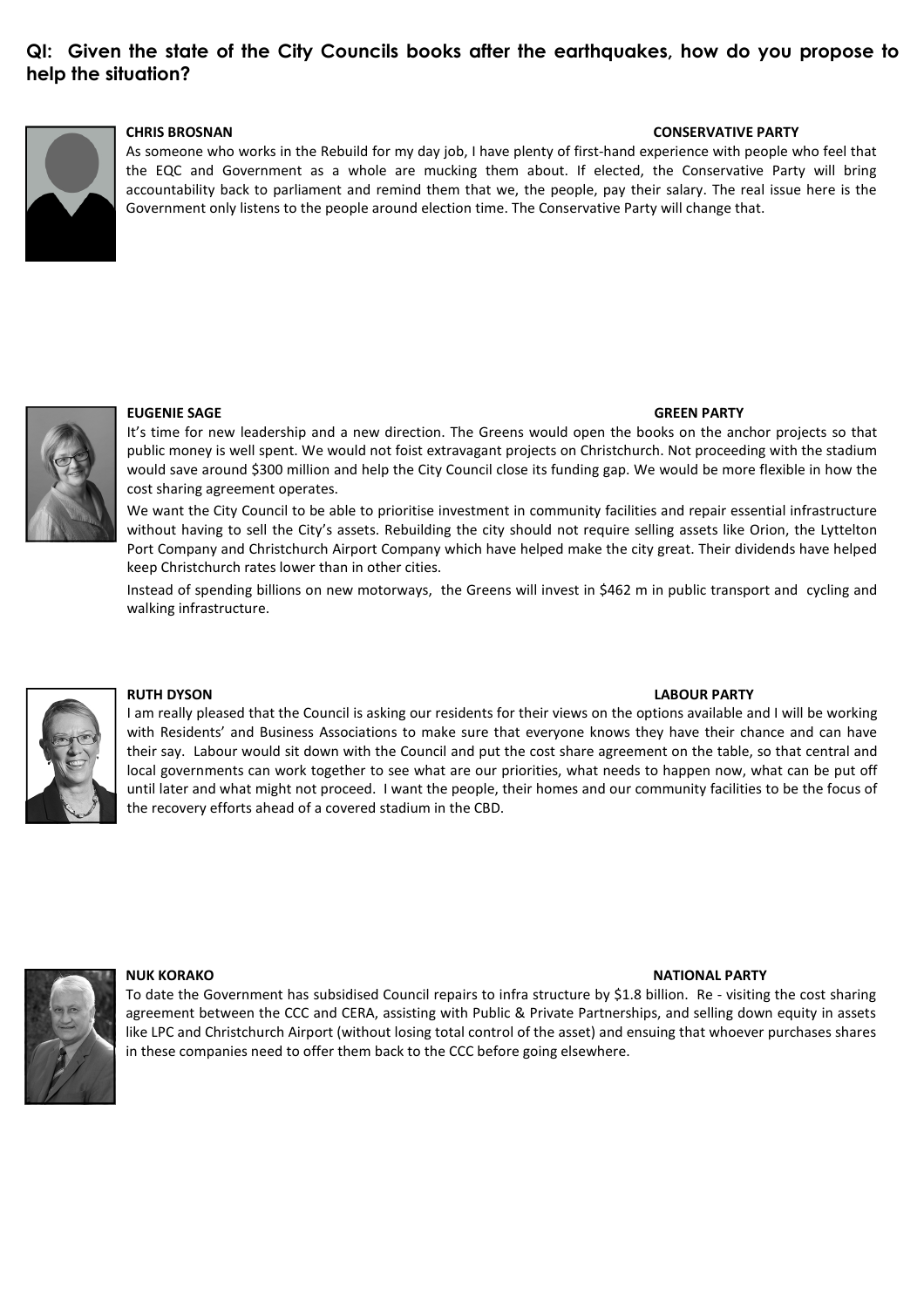# Q2: Cruise ships must return to Lyttelton for the good of greater Canterbury. What are your ideas to make this happen sooner rather than later?



Ensure that the Lyttelton Port Development Plan is focused on this.

NUK KORAKO NATIONAL PARTY



# CHRIS BROSNAN CONSERVATIVE PARTY

I'd love to hear what the community thinks on this issue. I have confidence in the people of Lyttelton and Christchurch's ability to come up with great ideas and the Conservative Party will prioritise getting them a voice rather than micro-managing ship schedules.



# EUGENIE SAGE GREEN PARTY

The Lyttelton Port Company's (LPC) insurance claim has been settled so funding for the wharf repairs to accommodate cruise ships is not the issue. The logistics involved are considerable given the extensive repairs and construction work required at the port. Given the importance of the cruise ships to local tourism and other businesses the Lyttelton Port Company should prioritise this and CCHL board should encourage it. The strategic importance of the port to the region's economic future is another reason LPC should remain in public ownership.



### RUTH DYSON LABOUR PARTY

I support cruise ships returning to Lyttelton and was disappointed that the discussion document on the Port Recovery Plan did not have this as a key part. I understand the limited value that it may have directly for the Port, but for Lyttelton and greater Canterbury, it is important that we do have cruise ships here rather than in Akaroa – or further afield. It is my view that central and local government should work together with other authorities, such as Canterbury Employers' Chamber of Commerce and Canterbury Tourism, and with the Board and Management of the Lyttelton Port of Christchurch, to get agreed support for their return. I am happy to instigate this plan.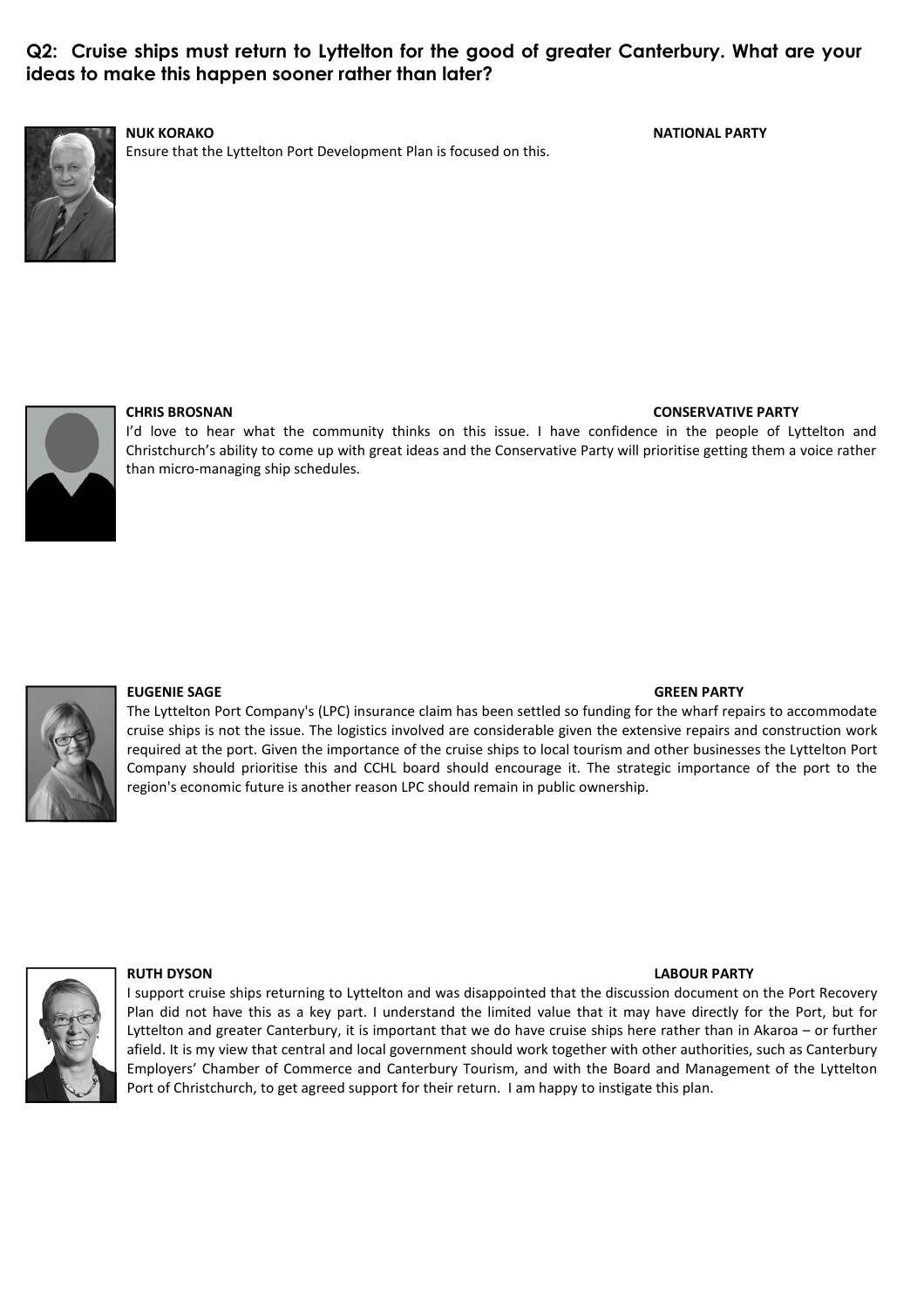

## RUTH DYSON LABOUR PARTY

Labour is committed to a sustainable, fair superannuation system which pays an adequate income to our senior citizens. The advice from the Retirement Commissioner is that we must increase the age of entitlement to superannuation if we are to retain it in its current form (universal) and at the current level (66% of the average wage for a married couple). The number of New Zealanders over 65 has increased by 24% since the last census which poses challenges to superannuation payments in future. Labour will gradually lift the age of New Zealand Superannuation eligibility from 65 to 67 starting on 1 April 2020 and taking 12 years to phase in. There will be no change for anyone born before 1955 including everyone currently receiving NZ Super. And there will be provision for payment at 65 for those who are unable to continue to work.



Remains at 65.

NUK KORAKO NATIONAL PARTY



### CHRIS BROSNAN CONSERVATIVE PARTY

The government promise needs to be honoured: no change to super for those who are retired or will retire in the next few years. We think there needs to be flexibility with the retirement age and that one retirement age does not necessarily fit all. We think there should always be an option to retire at 65. We also think people should have the option to retire at 70 if they wish.

I believe that everyone has something valuable to contribute to society and that retirement is an opportunity to move on up and pass on some of your wisdom to the younger generation. I'd love to see older generations being more actively involved in their communities and, again, it's about giving them a voice in both regional and national politics



# EUGENIE SAGE GREEN PARTY

Green Party policy is to maintain universal superannuation for all New Zealanders 65 years and older, adjusted annually in accordance with movement in the Consumer Price Index.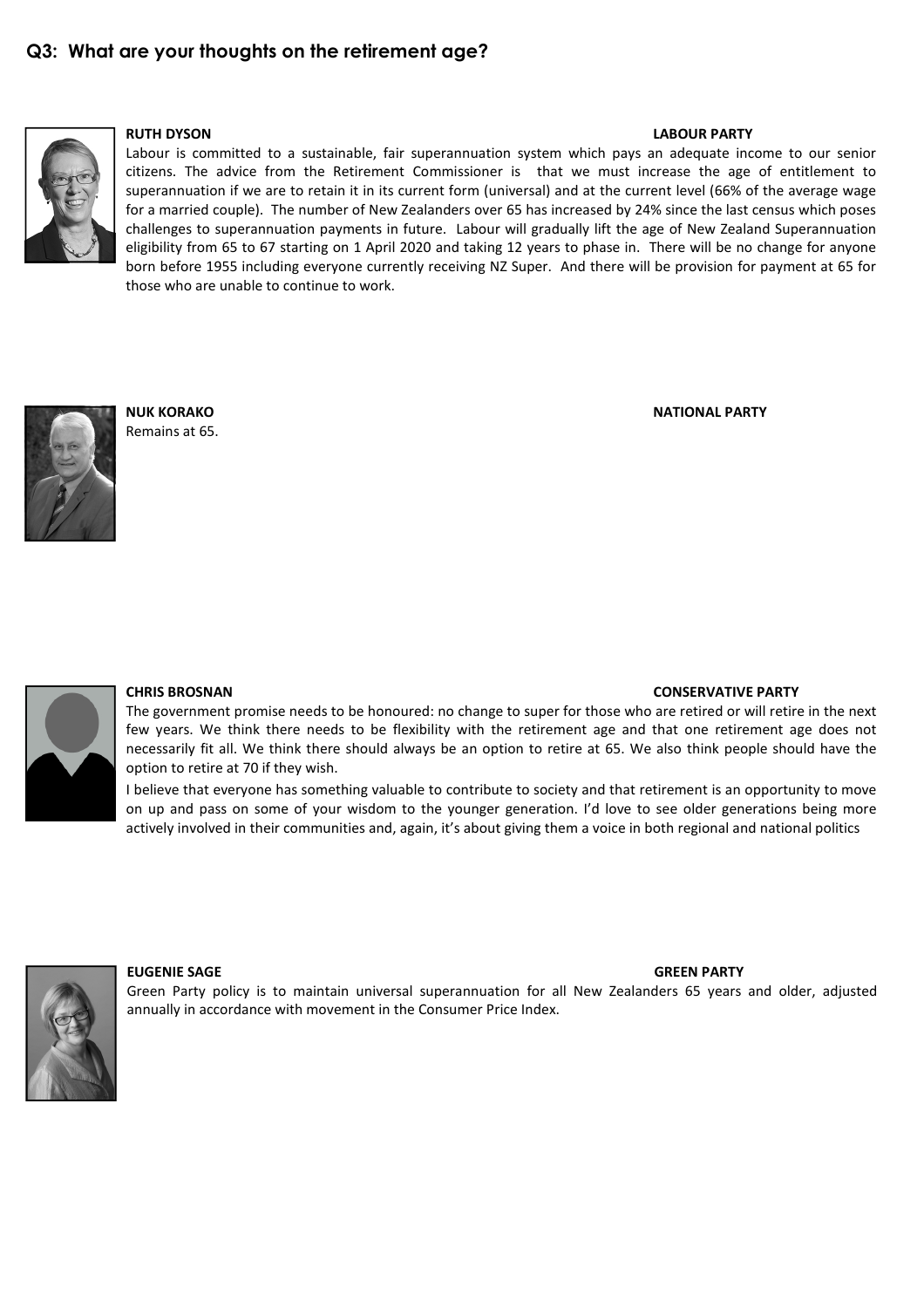# Q4: How would you describe your own personal values?



# EUGENIE SAGE GREEN PARTY

I strongly believe that a healthy environment is the basis of a healthy environment and a fair society. I love our beautiful country and I work hard as part of strong Green team in Parliament to achieve political change to make New Zealand a cleaner, greener and fairer place to live. I would value you giving your Party Vote to the Green Party to continue this work.



My values are fairness, tolerance, respect, inclusion and sustainability. So I believe in collective responsibility, reducing inequality, eliminating poverty, environmental sustainability and equal opportunity for all people.



NUK KORAKO NATIONAL PARTY NATIONAL PARTY NATIONAL PARTY NATIONAL PARTY NATIONAL PARTY I live the things that you value in your families, your communities and their leaders.



## CHRIS BROSNAN CONSERVATIVE PARTY

Family based, traditional Kiwi values. Giving people a fair go. Helping your neighbour out when they need it. And that the family unit is the backbone of our society and must be fought for at all costs.

## RUTH DYSON LABOUR PARTY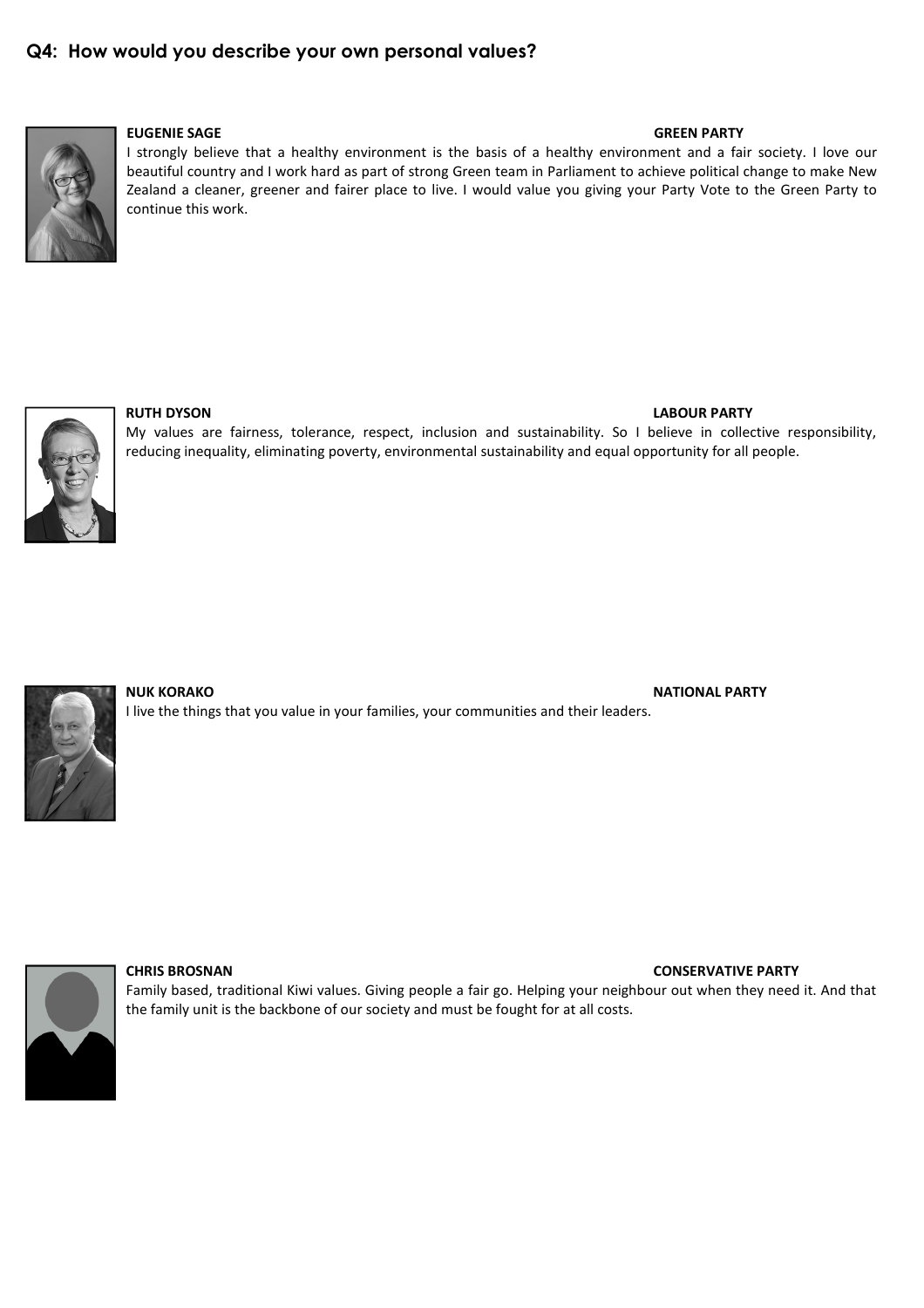Q5: Transport is a hot topic. What are your views on passenger rail for Lyttelton, traffic on Norwich Quay and coastal shipping?



See prior question about Cruise ships.

### CHRIS BROSNAN CONSERVATIVE PARTY



## EUGENIE SAGE GREEN PARTY

The Green Party is committed to help Christchurch become a better, more resilient and sustainable city. Our plan for a fairer, smarter and more democratic Canterbury rebuild focuses on transport, restoring local democracy, and keeping Christchurch's assets. We would invest \$462 million investment in smart transport solutions for Christchurch over five years, including establishing Canterbury Transport - a single body responsible for transport across Greater Christchurch, as well as investing in safe cycling and public transport. Heavy traffic should come off Norwich Quay.

Urgent action is needed to improve commuter transport options between Christchurch City and Selwyn and Waimakariri districts. Having passengers on the Rangiora-Rolleston rail link is a higher priority than re-establishing passenger rail to Lyttelton because of congestion on the Northern Motorway. A Lyttelton rail passenger services may be feasible in future. There is considerable scope to improve the volume of freight moved by coastal shipping.



### RUTH DYSON LABOUR PARTY

Labour has just announced a \$100 m investment in passenger rail to connect the Rangiora and Rolleston areas with the City bus network because it's efficient economically and environmentally. If the potential demand warranted passenger for rail for Lyttelton, I would certainly support this further development. I have long supported getting trucks off Norwich Quay and diverted to travel along the port. I also support public access to the waterfront. Restoring coastal shipping in NZ is a critical element of Labour's transport and climate change policies.



NUK KORAKO NATIONAL PARTY NATIONAL PARTY NATIONAL PARTY NATIONAL PARTY NATIONAL PARTY Develop light rail, re-divert trucks off Norwich Quay and expand development of coastal shipping.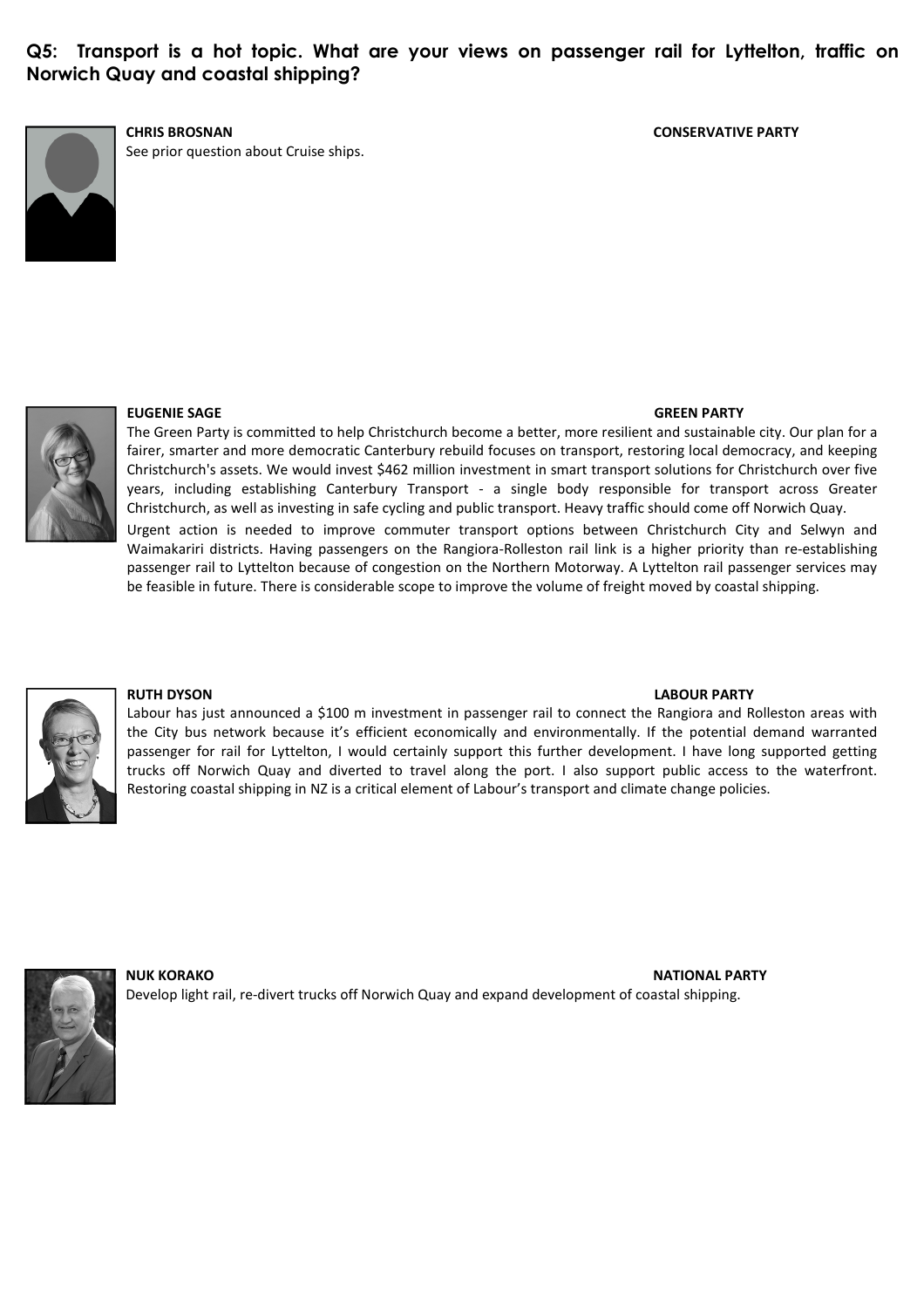# Q6: Legislation was passed in the last term that effectively means if there is another global meltdown and banks suffer financial stress our own personal bank accounts will be shaved to keep the system afloat. What are your thoughts on this?



# NUK KORAKO NATIONAL PARTY

Continued development of our economy under the National Government will mean more protection from external influences, extra taxes (Capital Gains, Carbon) imposed on New Zealanders by Labour and the Greens will expose New Zealand to this scenario.



# CHRIS BROSNAN CONSERVATIVE PARTY

I'm a big supporter of personal choice and accountability. As the Conservative Party Candidate, we strongly advocate for the first \$20,000 of earned income to be tax free. This helps everyone from the young to the old and the extra money will help families prepare for downturns like the one you described.



# EUGENIE SAGE GREEN PARTY

The Green Party opposed National's law changes which make everyday savers liable for partly funding a bank bailout. National ignored best practice overseas by rejecting deposit insurance — the kind of protection enjoyed by savers in every other OECD country except for Israel. Instead National protected the interests of large investors.

Banks can and do fail so small investors rightly deserve some protection from the risks they have no control over. The law needs changing so that small depositors are protected by deposit insurance like they are everywhere else. We think \$100,000 is a fair level of protection for New Zealand savers and most would be willing to pay the very small premium required to insure their savings from loss.

The Australian Treasury found that deposit insurance contributes to the overall stability of the financial system, and costs very little to implement.



### RUTH DYSON LABOUR PARTY

We are fortunate in New Zealand to have a stable banking sector despite its concentration in four major banks, based in Australia. The legislative moves that have been taken are to provide some protection against these banks collapsing. In principle, I support this legislation as a means of achieving that end, and given that there have not been any proposals for a better, alternative way of providing this surety.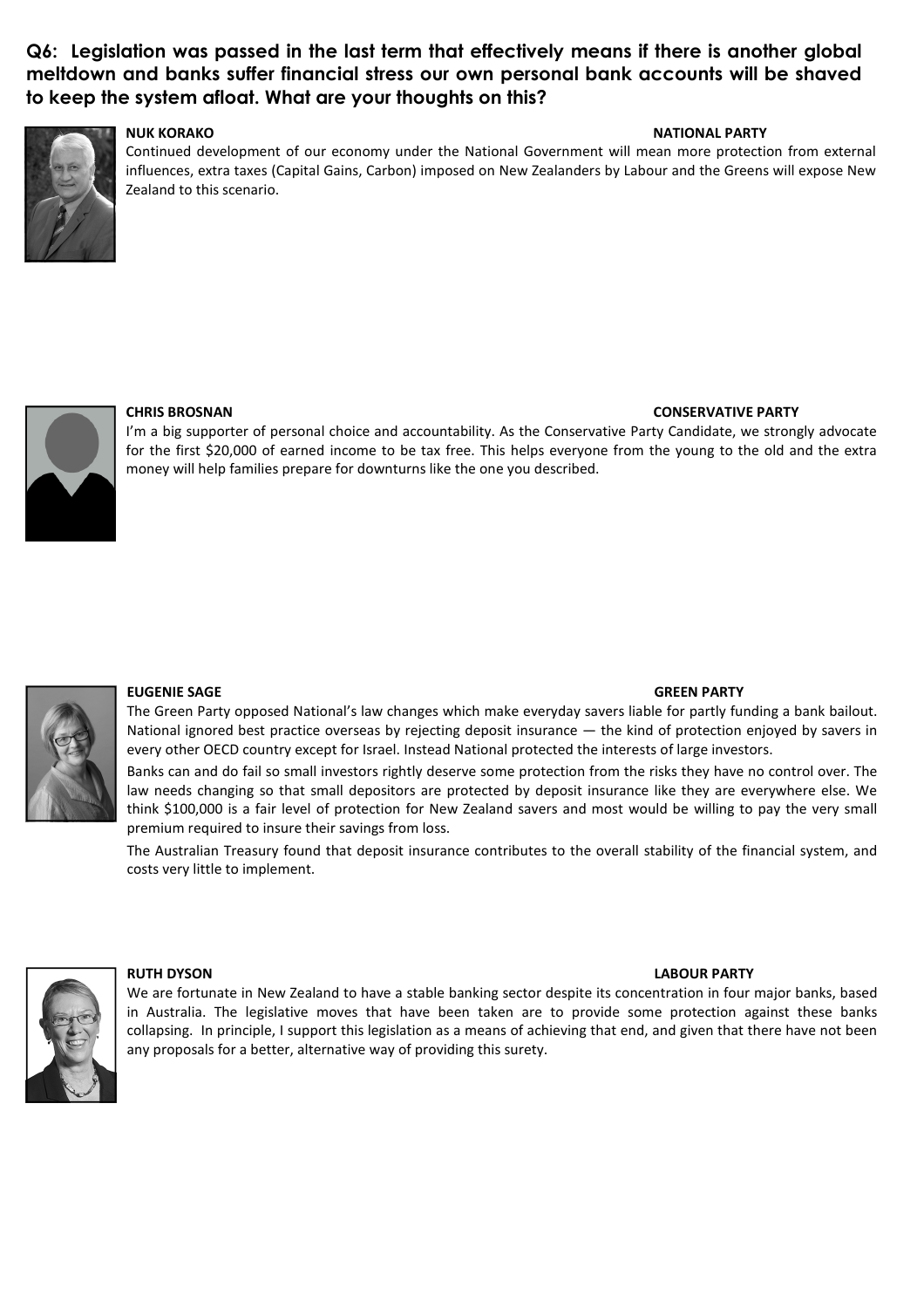# Q7: What ideas do you have to counter growing inequality?



## RUTH DYSON LABOUR PARTY

Tackling child poverty and reducing inequality are centre of Labour's policies. We will lift the earning threshold before benefit reductions kick in to \$150 per week, introducing a payment of \$60 a week to families not receiving paid parental leave and earning under \$150,000, extending paid parental leave to 26 weeks, an extra 5 hours of free early childhood education, increasing the minimum wage to \$16.25 by 1 April next year, introducing the living wage for government employees and then those contracted to government, free doctor's visits for under 13 year olds, over 65 year olds, and pregnant women. We will also increase the accommodation supplement for those in Canterbury by \$50 per week.



### NUK KORAKO NATIONAL PARTY

Strong Economical Management under National, is getting more people off welfare and into jobs, is closing the gap. Continue to provide our children with a world class education, starting with Early Childhood.



### CHRIS BROSNAN CONSERVATIVE PARTY

I believe in one law for all and that the one of the biggest issues we still face in 2014 is racism. You can be a Conservative regardless of whether your Maori or Pakeha, Christian or Atheist, Asian or European. So long as you believe in a better New Zealand. Special privileges shouldn't go only to people of one background; they should go to all New Zealanders.



### EUGENIE SAGE GREEN PARTY

Under National wages are not enough for many workers and their families to cover the basics and keep pace with rising costs, especially housing costs. One in four children live in poverty. There are now 35,000 more children in severe poverty than before National came to power .

We can ensure that every child thrive, families have what they need for a good life and that our economy works for everyone. The Green Party will lift the minimum wage to \$15 this year and gradually increase it to \$18 an hour by 2017 This will increase the pay packets for half a million New Zealanders.

The Greens would ramp up the Warm UP NZ programme to help people to insulate their homes and install clean heating so that homes are warm, dry and healthy; not cold and damp. This creates jobs as well as improving our housing stock.